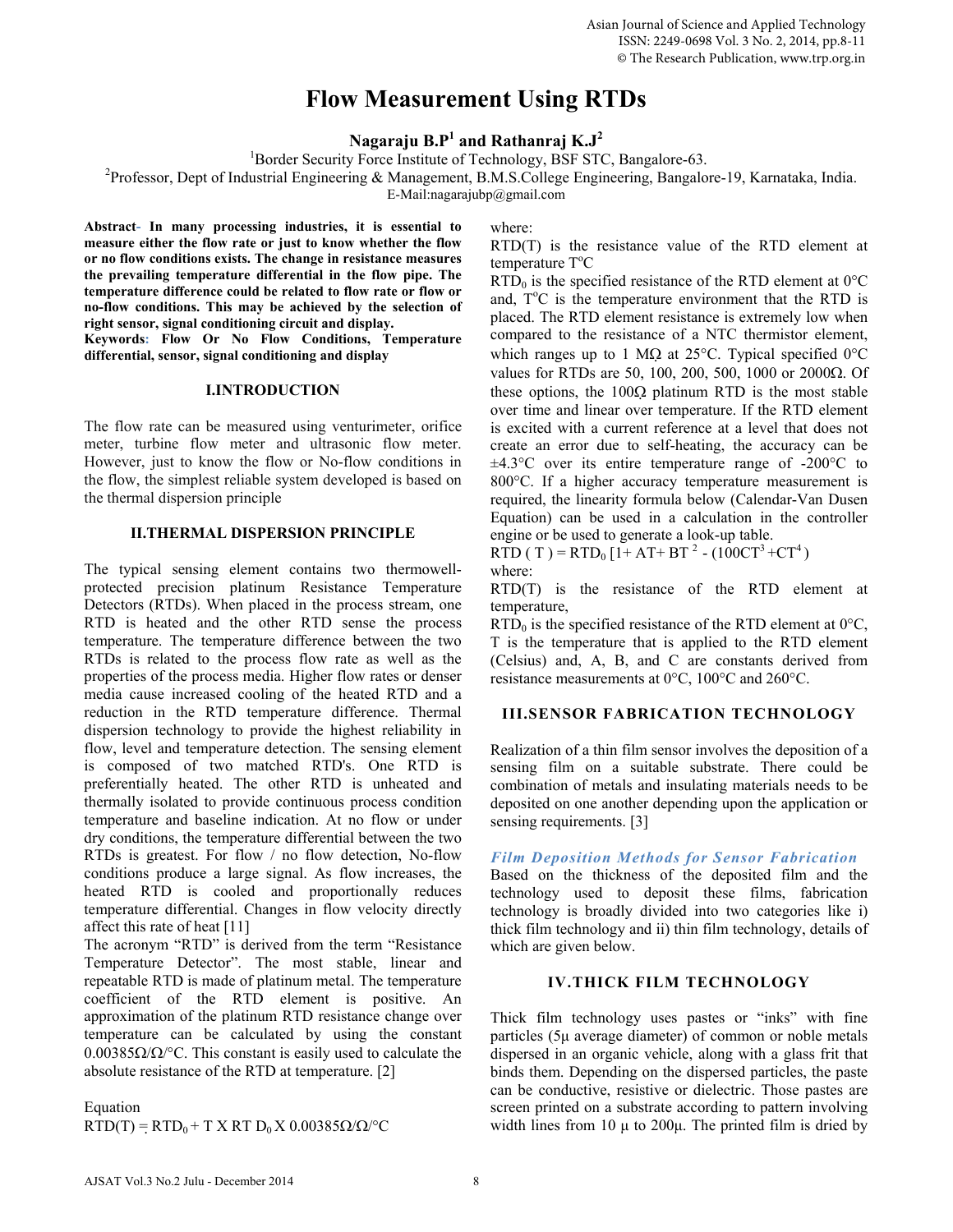heating at about 150 C to remove the organic solvent that o provided the low viscosity needed for the paste to squeeze through the open areas in the screen. The substrate with the deposited film is then fired on a conveyor belt furnace, usually in the air atmosphere, so that the metal powder sinters and glass frit melts, thereby bonding the film to the substrate. The result is 10μ to 25μ thick film, impermeable to many substances but relatively porous for specific chemical or biological agents. Thick film components have a printed tolerance of about  $\pm 10\%$  to  $\pm 20\%$ , but they can be later trimmed to within  $\pm 0.2\%$  to  $\pm 0.5\%$  through selective abrasion or laser evaporation.

Thick film technology finds at least three different uses in sensors. It has been used for years to fabricate hybrid circuits offering improved performance compared to monolithic integrated circuits for signal conditioning and processing. Thick film circuits and some sensors can be integrated in the same package, which improves the reliability (strong connections), permit functional trimming and reduces cost. It is also used to create support structures or substrates onto which a sensing material is deposited.

Some thick film pastes directly responds to physical and chemical quantities. There are pastes – some developed for sensing applications- with high temperature coefficients of resistance useful for temperature sensing, piezo-resistive pastes, magneto-resistive pastes, pastes with high Seeback coefficient among others. Pastes based on organic polymers and metal oxides such as SnO<sub>2</sub> can detect humidity and gases because of adsorption and absorption. Using thick film technology, it is straightforward to define the interdigitated structures required for those sensors. Thick film sensors with ceramic substrate withstand high temperatures, can be driven with relatively large voltages and currents, can integrate heaters and can resist corrosion. Because the paste is fired into the ceramic, thick film sensors are compact and sturdy. The printing process is quite inexpensive, which permits competitive low volume fabrication. [4-6]

### **V.THIN FILM TECHNOLOGY**

Thin films (generally less than 1 micron thick) are obtained, in general by vacuum deposition on a substrate. Sensor and circuit patterns are defined by masks and transferred by photolithography, similar to monolithic IC fabrication. Even though their names may suggest that the only difference between thick film and thin film technology is in film thickness, they are quite different technologies. In fact, metallized thin films may become thicker than some thick films. The properties of thin film differ from the bulk material.

Common materials in thin film circuits are nichrome for resistors, gold for conductors, and silicon dioxide for dielectrics. Many thin film sensors are resistive.Piezoresistors use nichrome and poly crystalline silicon, conductivity sensors use platinum, strain gauge based sensors use platinum – tungsten alloys, and gas sensors use zinc oxide.

# *NI MULTISIM*

The National Instruments Electronics Workbench Group (formerly Electronics Workbench) equips the professional printed circuit board (PCB) designer with world-class tools for schematic capture, interactive simulation, board layout, and integrated test. [7]

### **VI.SOURCES OF ERRORS AND CORRECTION**

 RTDs are externally powered sensors and based on the variation of resistance with temperature. The accuracy of platinum Resistance Thermometer (PRT) temperature measurement is largely determined by the number of leads used between the probe and the instrument. Two leads are often acceptable in the case of short cable runs; three leads compensating for lead resistance variations give improved accuracy; and four leads provide the greatest precision.

Self-heating of RTD also causes measurement inaccuracy. The maximum excitation current is determined by the selfheating within the RTD and this limits the maximum signal for a required measurement temperature range. To produce a higher-level signal for indication and recording, a separate signal conditioner is needed.

Noise interference can have a significant effect on accuracy. Shielded twisted pair signal cable minimizes noise interference on measuring circuit. For long cable runs a 4- 20m A current transmitter may be used.

RTD elements are, in fact very vulnerable to contamination of all kinds, and must be used only in hermetically sealed probes for any industry application. Moisture, dirt or any seriously affect the accuracy of RTD. [1]

| TABLE T. KTD ADVANTAGES AND DISADVANTAGES |                                    |
|-------------------------------------------|------------------------------------|
| Advantages                                | Disadvantages                      |
| Very Accurate and Stable                  | <b>Expensive Solution</b>          |
| Fairly Linear to $\pm 4\%$ C              | <b>Requires Current Excitation</b> |
| Good Repeatability                        | Danger of Self-Heating             |
|                                           | Low Resistive Element              |

TABLE 1. RTD ADVANTAGES AND DISADVANTAGES

Common elements, such as Resistance Temperature Detectors (RTDs), thermistors, thermocouples or diodes are used to sense absolute temperatures, as well as changes in temperature. Of these technologies, the platinum RTD temperature sensing element is the most accurate and stable over time and temperature.



Figure-1. Current excitation.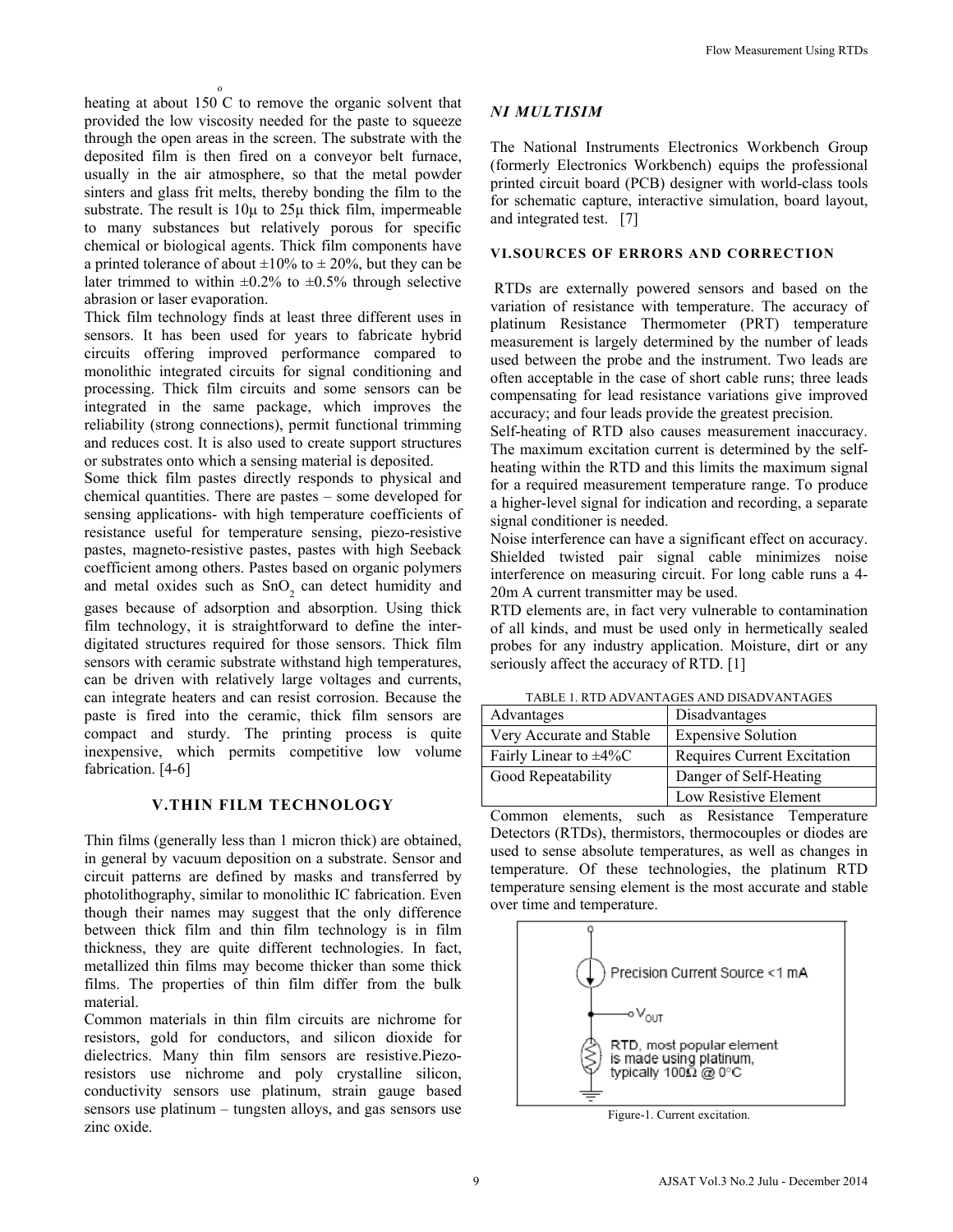### **VII.RTD CURRENT EXCITATION CIRCUIT**

For best linearity, the RTD sensing element requires a stable current reference for excitation. In this circuit, a voltage reference, along with two operational amplifiers, are used to generate a floating 1 mA current source.



Figure 2. A Current Source For The RTD element can be constructed in a single-supply environment from two operational amplifiers and a precision voltage reference.

This is accomplished by applying a 2.5V precision voltage reference to  $R_4$  of the circuit. Since  $R_4$  is equal to  $R_3$ , and the non-inverting input to U1 is high impedance, the voltage drop across these two resistors is equal. The voltage EQUATION

$$
V_{\text{OUTUI}} = \left(1 + \frac{R_2}{R_1}\right) \times \left(V_{\text{REF}} - V_{\text{R4}}\right)
$$
  

$$
V_{\text{OUTUI}} = 2 \times V_{\text{REF}} - V_{\text{R4}}
$$

Where:

 $V<sub>OUTU1</sub>$  is the voltage at the output of U1 and  $V_{R4}$  is the voltage drop across  $R_4$ . The voltage at the output of U1 is equal to: EQUATION

 $V_{\text{OUTU1}} = V_{\text{REF}} - V_{\text{R4}} - V_{\text{R3}}$ 

This same voltage appears at the inverting input of U2 and across to the non-inverting input of U2. Solving these equations, the voltage drop across the reference resistor,  $R_{REF}$ , is equal to:

$$
\begin{aligned} &\boldsymbol{V}_{\text{RREF}}\!\!=\!\boldsymbol{V}_{\text{OUTA1}}\!\!-\!\boldsymbol{V}_{\text{OUTA2}}\\ &\boldsymbol{V}_{\text{RREF}}\!\!=\!2\!\times\!\left(\boldsymbol{V}_{\text{REF}}\!\!-\!\boldsymbol{V}_{\text{R4}}\right)\!\!-\!\left(\boldsymbol{V}_{\text{REF}}\!\!-\!\boldsymbol{V}_{\text{R4}}\!\!-\!\boldsymbol{V}_{\text{R3}}\right)\\ &\boldsymbol{V}_{\text{RREF}}\!\!=\!\boldsymbol{V}_{\text{REF}}\label{eq:VRFEF} \end{aligned}
$$

where:

 $V_{RREF}$  is the voltage across the reference resistor,  $R_{REF}$  and,  $V_{R3}$  is the voltage drop across  $R_3$ The current through  $R_{REF}$  is equal to: EQUATION

 $I_{\text{RTD}} = V_{\text{REF}} / R_{\text{REF}}$ 

between  $R_3$  and  $R_4$  is applied to the non-inverting input of U1. That voltage is gained by  $(1 + R_2/R_1)$  to the output of the amplifier and the top of the reference resistor,  $R_{REF}$ . If  $R_1 = R_2$ , the voltage at the output of U1 is equal to:

 $\overline{\phantom{a}}$